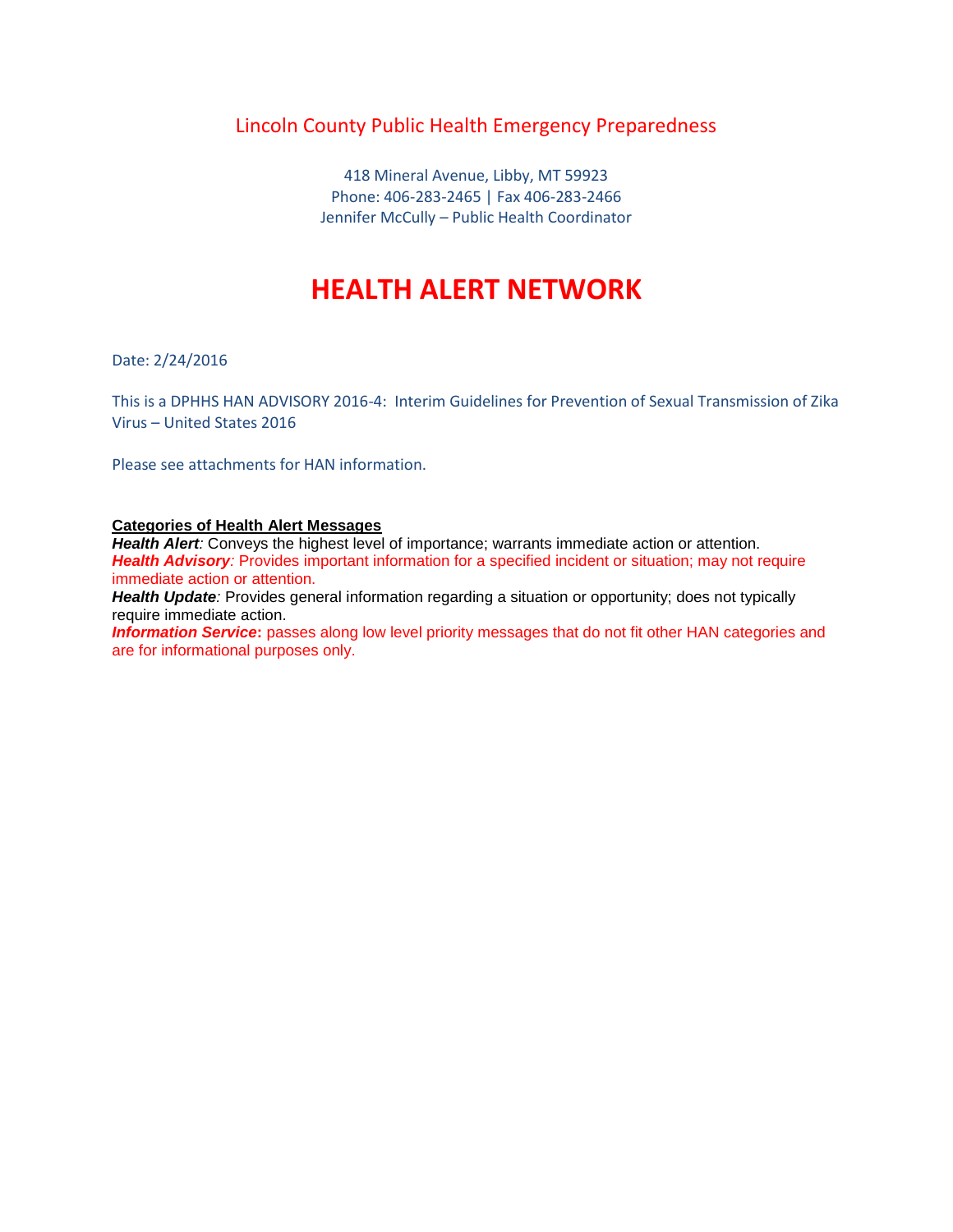# DPHHS HAN **Information Sheet**



### **Date:** February 24, 2016

- **Subject:** Update to Interim Guidelines for Prevention of Sexual Transmission of Zika Virus United States, 2016
- **Background:** CDC previously reported two cases of sexual transmission of Zika and published recommendations for protecting people against sexual transmission. As of February 23, 2016, CDC and state public health departments are investigating 14 additional reports of possible sexual transmission of the virus, including several involving pregnant women. Additional investigations are being completed. These recommendations may change as more information becomes available.
- **Information:** Because these new reports suggest sexual transmission may be a more likely means of transmission for Zika than previously thought, this HAN is being published to emphasize the importance of adhering to the interim guidance published February  $5<sup>th</sup>$ , 2016.

### **Recommendations:**

Providers:

- Please review the attached Health Alert Network message closely for pertinent information. Guidance documents and information for Zika Virus and sexual transmission.
- Zika virus testing is currently recommended to establish a diagnosis of infection in exposed persons with signs or symptoms consistent with Zika virus disease.
- Zika virus testing may be offered to symptomatic and asymptomatic pregnant women with possible exposure to Zika including sexual exposure.
- Until more is known pregnant women should consider postponing travel to any area where Zika virus transmission is ongoing. Pregnant women who do travel to one of these areas should talk to their doctors or other healthcare providers first and strictly follow steps to avoid mosquito bites during the trip. Women trying to become pregnant should consult with their healthcare providers before traveling to these areas and strictly follow steps to avoid mosquito bites during the trip.
- At this time, testing of exposed, asymptomatic men for the purpose of assessing risk for sexual transmission is not recommended.
- Sexual transmission of Zika virus from women to men has not been documented.
- Healthcare providers are encouraged to report suspected Zika virus disease cases to their local health department to facilitate diagnosis and to mitigate the risk of local transmission.
- Work through your local health jurisdiction for Zika Virus testing at this time. The Montana Public health Laboratory (MTPHL) is able to accommodate Zika Virus testing requests. To coordinate testing requests please contact the Communicable Disease Program at 444-0273

### Public Health Jurisdictions:

Please review the attached Health Alert Network message closely for pertinent information.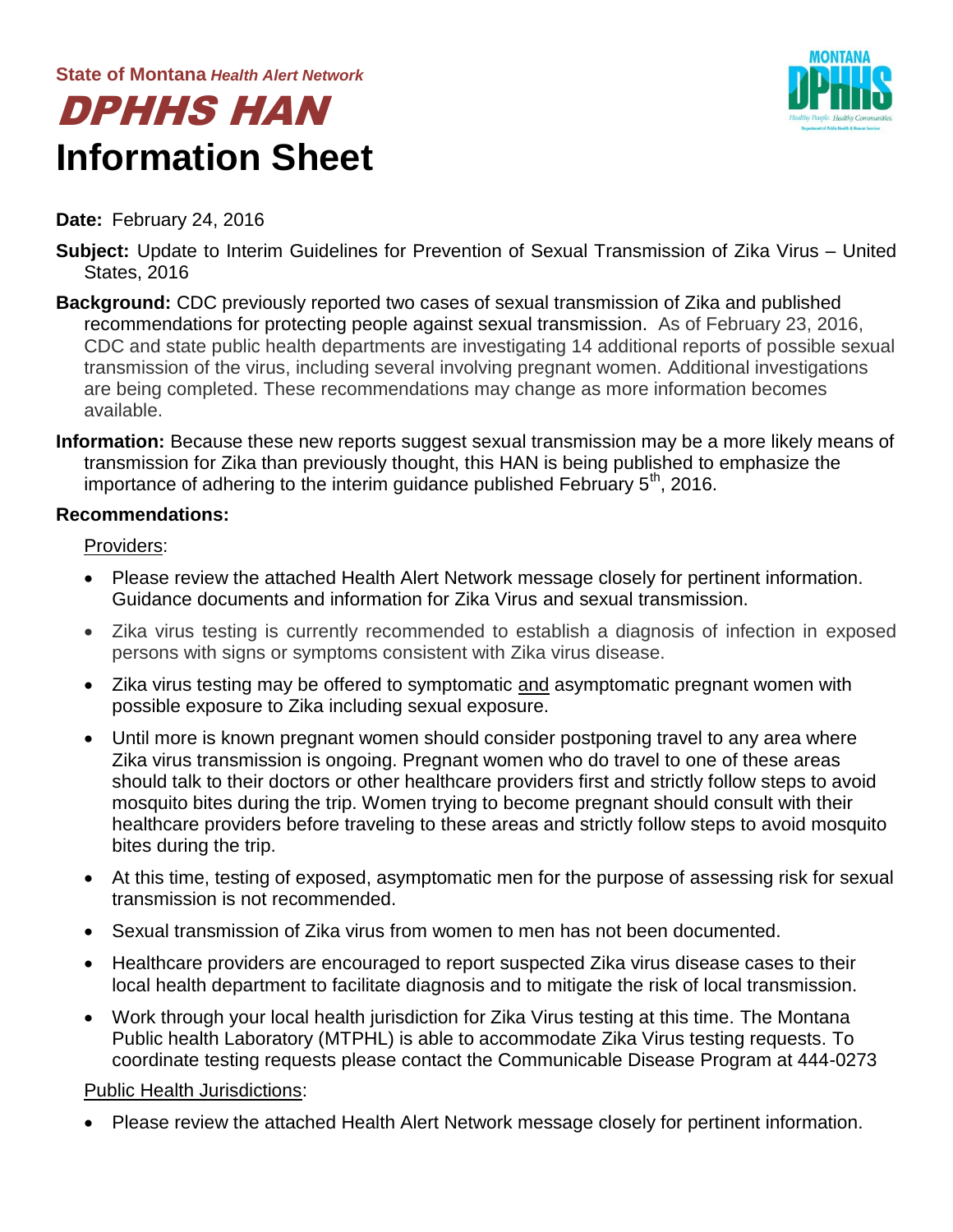# **State of Montana** *Health Alert Network* DPHHS HAN



- If you have a request for Zika Virus testing, offer to coordinate the request with the provider. Please call ahead for an Epi consult to verify the criteria that indicates testing at 406-444-0273.
- Health Departments receiving requests for information on travelers vaccinations should should advise all travelers to affected regions to take steps to avoid mosquito bites to prevent Zika virus infection and other mosquito-borne diseases.
- Health departments in Montana should perform surveillance for Zika virus disease in returning travelers and sexual partners.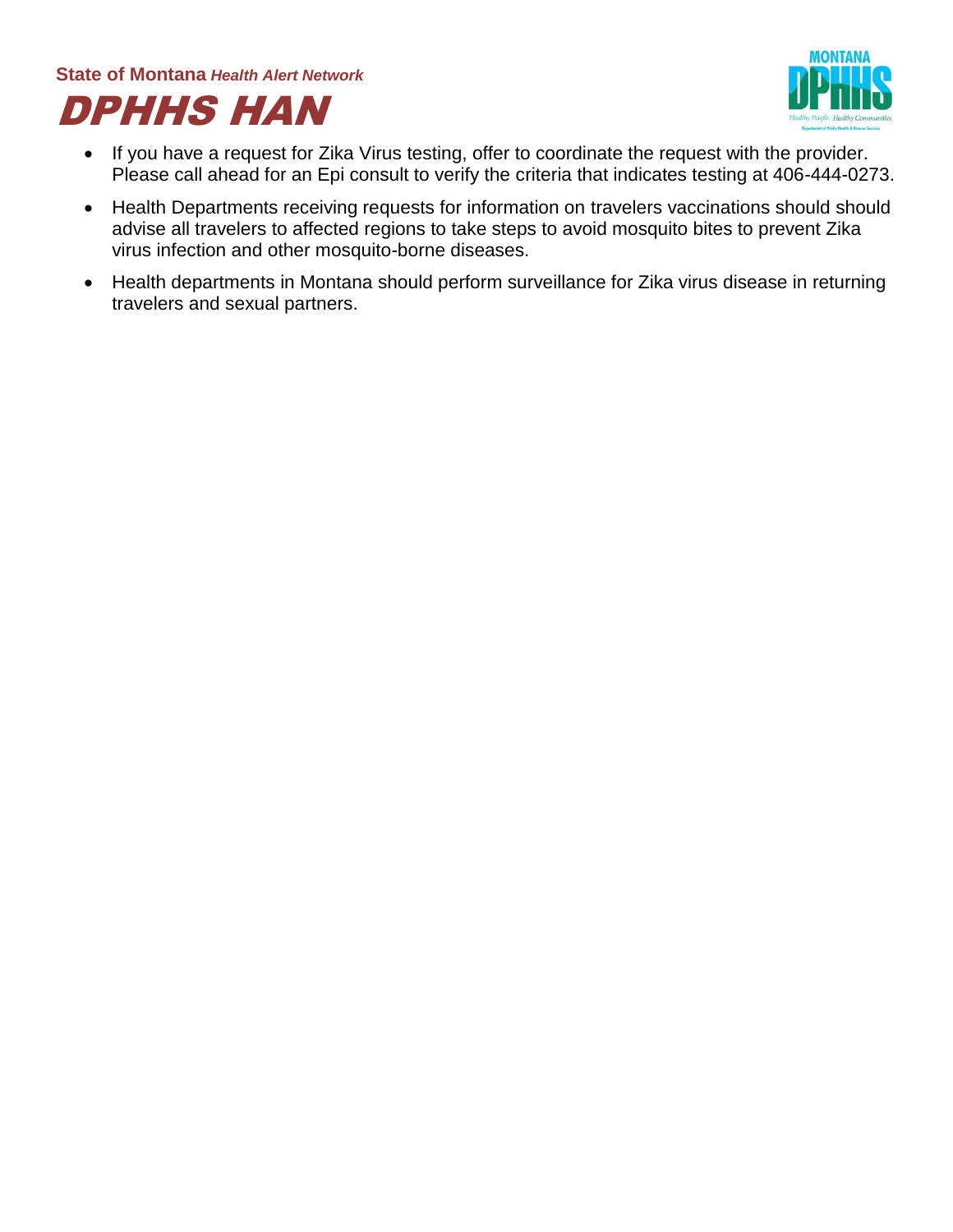# This is an official CDC HEALTH ADVISORY

Distributed via the CDC Health Alert Network February 23, 2016, 14:15 EST (2:15 PM EST) CDCHAN-00388

## **Update: Interim Guidelines for Prevention of Sexual Transmission of Zika Virus — United States, 2016**

**Summary:** The Centers for Disease Control and Prevention (CDC) recently published recommendations for protecting people against sexual transmission of Zika virus (1). As stated in that report, information about possible sexual transmission of Zika virus was based on one published report of transmission from a man to a woman, one published report in which Zika virus was detected in semen of a man with hematospermia, and one case of possible sexual transmission then under investigation in Texas. An additional case of Zika virus detected in semen in a man was reported after the CDC recommendations were published (2). As of February 23, 2016, CDC and state public health departments are investigating 14 additional reports of possible sexual transmission of the virus, including several involving pregnant women. While additional investigations are being completed, CDC is issuing this HAN Advisory as a strong reminder to state, local, and US territorial public health departments, clinicians, and the public to be aware of and adhere to current recommendations for preventing sexual transmission of Zika virus, particularly for men with pregnant partners. These recommendations may change as more information becomes available.

### **Background**

CDC is working with state, local, and US territorial public health departments, US Government agencies, and international partners in response to outbreaks of Zika virus disease (Zika) in multiple territories and countries in the Americas. Accumulating evidence links maternal Zika virus infection with congenital microcephaly, miscarriages, and other adverse fetal outcomes (3). In addition, there are reports of a possible association with Guillain-Barré syndrome (4). No vaccine or specific antiviral drug is currently available to prevent or treat Zika.

Zika virus is spread primarily by the bite of infected Aedes species mosquitoes (most commonly, Aedes aegypti). In areas where Zika virus transmission is ongoing, people should follow precautions to prevent mosquito bites (http://www.cdc.gov/zika/prevention/). Sexual transmission of Zika virus also can occur and is of particular concern during pregnancy. In early February 2016, the Dallas County Department of Health and Human Services announced an occurrence of sexually transmitted Zika infection (5). On February 5, 2016, following the confirmation of this Texas sexual transmission event, CDC published interim guidelines for preventing sexual transmission of Zika virus (1).

As of February 23, 2016, CDC and state public health departments are investigating 14 additional reports of possible sexual transmission of the virus, including several events involving possible transmission to pregnant women. In two of these new suspected sexual transmission events that have been investigated to date, Zika virus infection has been confirmed in women whose only known risk factor was sexual contact with an ill male partner who had recently travelled to an area with local Zika virus transmission; testing for the male partners is pending. For four additional suspected sexual transmission events, preliminary laboratory evidence (IgM antibody test) is available for the women, but confirmatory testing is still pending. For eight suspected events, the investigation is ongoing. In all events for which information is available, travelers reported symptom onset within 2 weeks prior to their non-traveling female partner's symptom onset.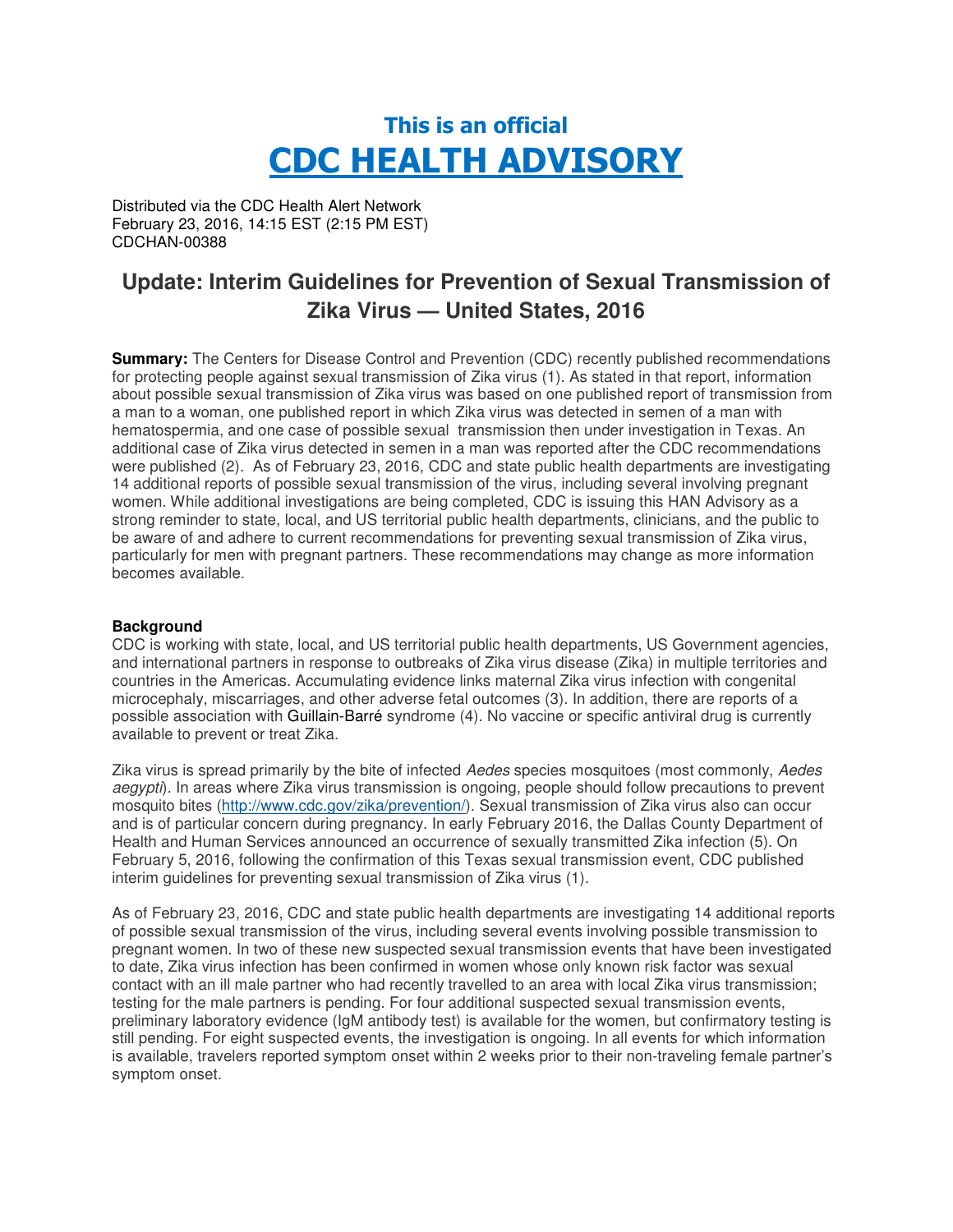Because these reports suggest sexual transmission may be a more likely means of transmission for Zika virus than previously considered, CDC is issuing this HAN Advisory to underscore the importance of adhering to the interim guidance published on February 5 and outlined below. The recommendations, which apply to men who reside in or have traveled to areas with active Zika virus transmission (http://wwwnc.cdc.gov/travel/notices/) and their sex partners, will be revised as more information becomes available.

#### **Recommendations for men and their pregnant partners**

Men who reside in or have traveled to an area of active Zika virus transmission who have a pregnant partner should abstain from sexual activity or consistently and correctly use condoms during sex (i.e., vaginal intercourse, anal intercourse, or fellatio) for the duration of the pregnancy. Pregnant women should discuss their male partner's potential exposures to mosquitoes and history of Zika-like illness (http://www.cdc.gov/zika/symptoms) with their health care provider; providers can consult CDC's guidelines for evaluation and testing of pregnant women (6).

### **Recommendations for men and their nonpregnant sex partners**

Men who reside in or have traveled to an area of active Zika virus transmission who are concerned about sexual transmission of Zika virus might consider abstaining from sexual activity or using condoms consistently and correctly during sex. Couples considering this personal decision should take several factors into account. Most infections are asymptomatic, and when illness does occur, it is usually mild with symptoms lasting from several days to a week; severe disease requiring hospitalization is uncommon. The risk for acquiring vector-borne Zika virus in areas of active transmission depends on the duration and extent of exposure to infected mosquitoes and the steps taken to prevent mosquito bites (http://www.cdc.gov/zika/prevention). After infection, Zika virus might persist in semen when it is no longer detectable in blood; studies to determine the duration of persistence in semen are not yet completed.

Accumulating evidence of sexual transmission suggests that exposure to Zika virus includes unprotected sexual contact with a symptomatic male partner who resides in or has traveled to an area of active Zika virus transmission. Zika virus testing is currently recommended to establish a diagnosis of infection in exposed persons with signs or symptoms consistent with Zika virus disease, and may be offered to asymptomatic pregnant women with possible exposure to Zika virus (6). However, interpretation of results is complex, and health care providers should contact their state, local, or territorial health department for assistance with arranging testing and interpreting results. At this time, testing of exposed, asymptomatic men for the purpose of assessing risk for sexual transmission is not recommended. Sexual transmission of Zika virus from infected women to their sex partners has not been documented, nor has transmission from persons who are asymptomatically infected. Sexual transmission of many infections, including those caused by other viruses, is reduced by consistent and correct use of latex condoms.

As we learn more about the incidence and duration of seminal shedding from infected men and the utility and availability of testing in this context, recommendations to prevent sexual transmission of Zika virus will be updated.

### **References**

- 1. Oster AM, Brooks JT, Stryker JE, et al. Interim Guidelines for prevention of sexual transmission of Zika virus — United States, 2016. MMWR Morb Mortal Wkly Rep 2016;65:120–121. http://www.cdc.gov/mmwr/volumes/65/wr/mm6505e1.htm
- 2. Atkinson B, Hearn P, Afrough B, et al. Detection of Zika virus in semen [letter]. Emerg Infect Dis. 2016 May [cited February 22, 2016]. http://dx.doi.org/10.3201/eid2205.160107
- 3. Martines RB, Bhatnagar J, Keating MK, et al. Evidence of Zika virus infection in brain and placental tissues from two congenitally infected newborns and two fetal losses — Brazil, 2015. MMWR Morb Mortal Wkly Rep. 2016;65 (Early Release)(06):1-2. http://www.cdc.gov/mmwr/volumes/65/wr/mm6506e1.htm?s\_cid=mm6506e1\_e. Published February 19, 2016.
- 4. European Centre for Disease Prevention and Control. Rapid risk assessment: Zika virus epidemic in the Americas: potential association with microcephaly and Guillain-Barré syndrome – 10 December